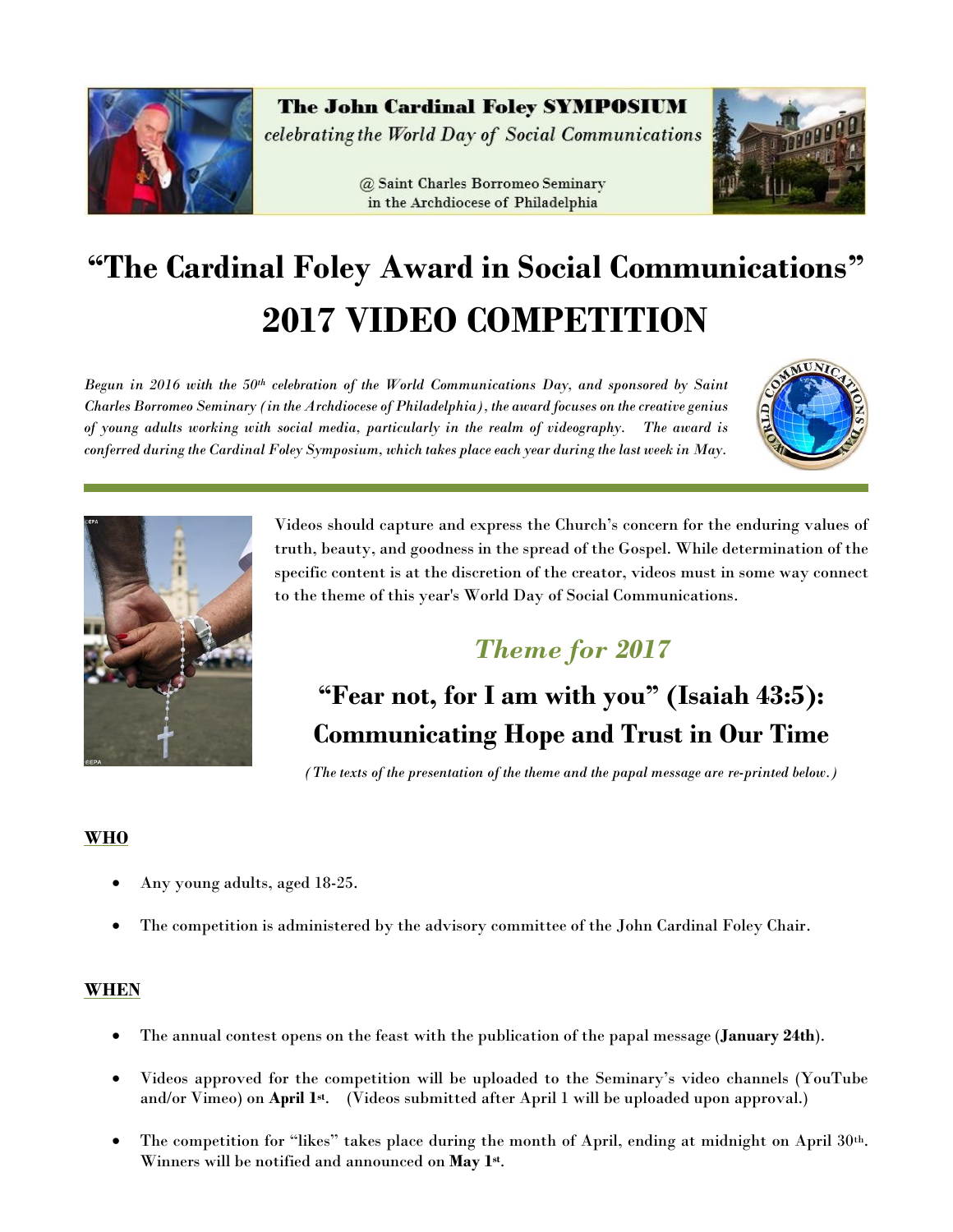### **HOW**

- Videos may be created by individuals or groups. One person must be identified as the leader of the video project.
- Videos may not be less than 15 seconds or more than 90 seconds in length.
- Videos files must be uploaded to a file sharing service (Google Drive or DropBox) and shared with the John Cardinal Foley Chair at Saint Charles Borromeo Seminary via email [\(tdailey@scs.edu\)](mailto:tdailey@scs.edu).
- Following a review for suitability, all videos entered into the competition will be simultaneously uploaded to the Chair's VIMEO channel. (Videos deemed inappropriate in terms of content or connection to the theme will not be uploaded, linked to, or otherwise included in the competition.)
- ıO The "competition" consists of the accumulation of the highest number of "likes" (and not merely "views"), after being posted on the Seminary's video channel.

### **AWARDS**

- The creator(s) of the winning video will receive
	- o an honorarium of \$500,
	- o a commemorative plaque noting their accomplishment, and
	- o a free table at the banquet that concludes the symposium.
- Institutions supporting the creation of the winning video (e.g., college/university) will receive public recognition.
- Award winning videos will be shown at the symposium's banquet and archived on the Cardinal Foley Symposium web site.

*Provided below is more information about The World Day of Social Communications, including*

- the presentation of the theme for the 2017 celebrations
- the text of the Holy Father's Message *(available after 1/24/17)*





*For more information about the John Cardinal Foley Symposium, visit our web site:*

**www.scs.edu/cardinal-foley-symposium**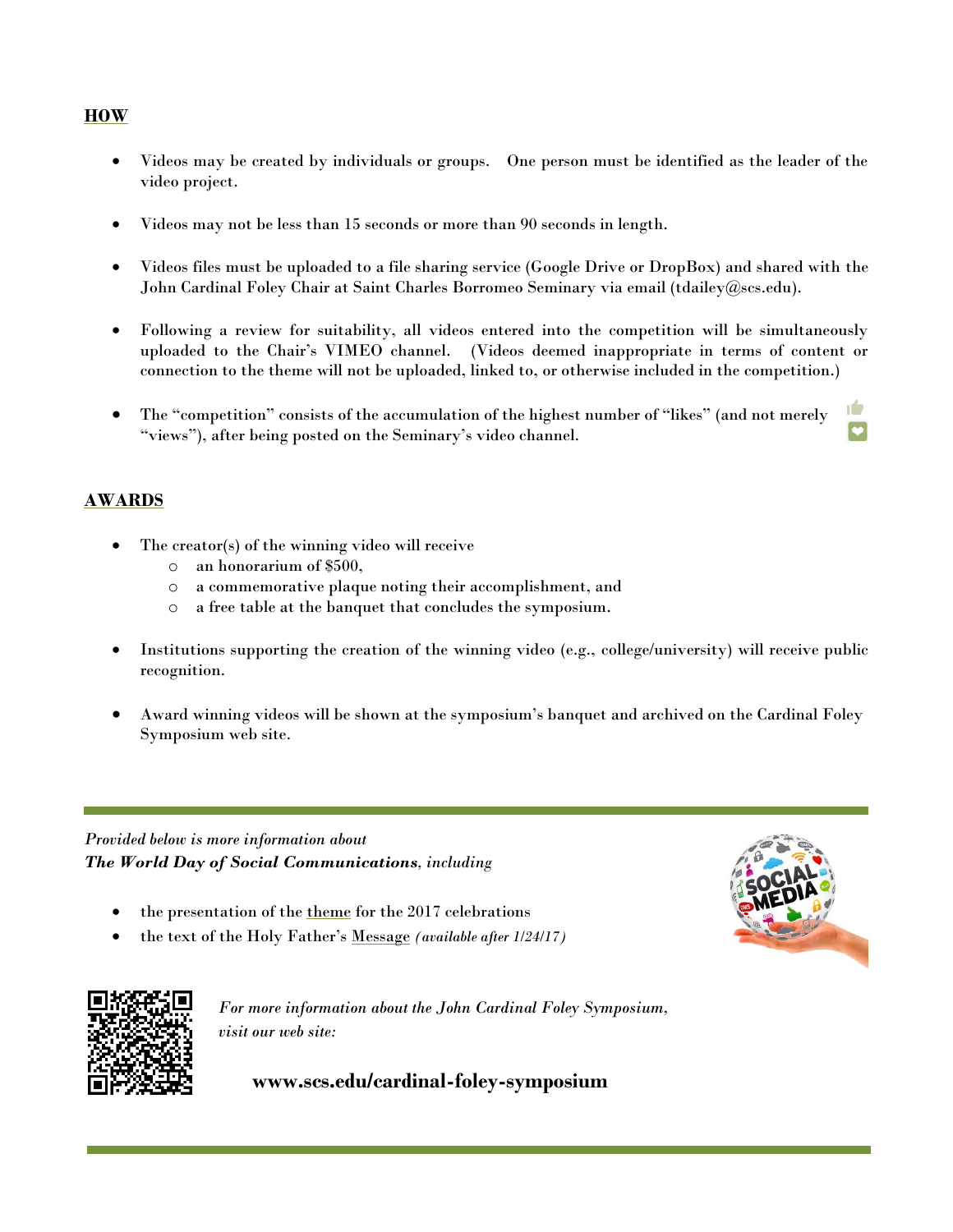### **PRESENTATION OF THE THEME** *Secretariat for Communication*

### *"Fear not, for I am with you" (Isaiah 43:5): Communicating Hope and Trust in Our Time*

"Numbness of conscience or letting desperation get the better of us are two possible "diseases" that our current communication system can cause.

It is possible that our conscience is cauterized, as Pope Francis comments in *Laudato si'*, as a result of the fact that often professionals, opinion leaders and means of communication work in urban areas distant from places of poverty and need, and their physical distance often leads them to ignore the complexity of the dramas faced by men and women.

Desperation is possible, instead, when communication is emphasized and transformed into spectacle, at times becoming a genuine strategy for constructing present dangers and looming fears.

But in the midst of this tumult a whisper is heard: 'Fear not, for I am with you'. In His Son, God expresses his solidarity with every human situation and revealed that we are not alone, because we have a Father Who does not forget His children. Those who live united with Christ discover that even darkness and death become, for those who so wish, a place for communion with Light and Life. In every event, they try to discover what is happening between God and humanity, to recognize how He too, through the dramatic scenario of this world, is writing the history of salvation. We Christians have 'good news' to tell, because we contemplate trustfully the prospect of the Kingdom. The Theme of the next World Day of Social Communications is an invitation to tell the history of the world and the histories of men and women in accordance with the logic of the 'good news' that reminds us that God never ceases to be a Father in any situation or with regard to any man. Let us learn to communicate trust and hope for history".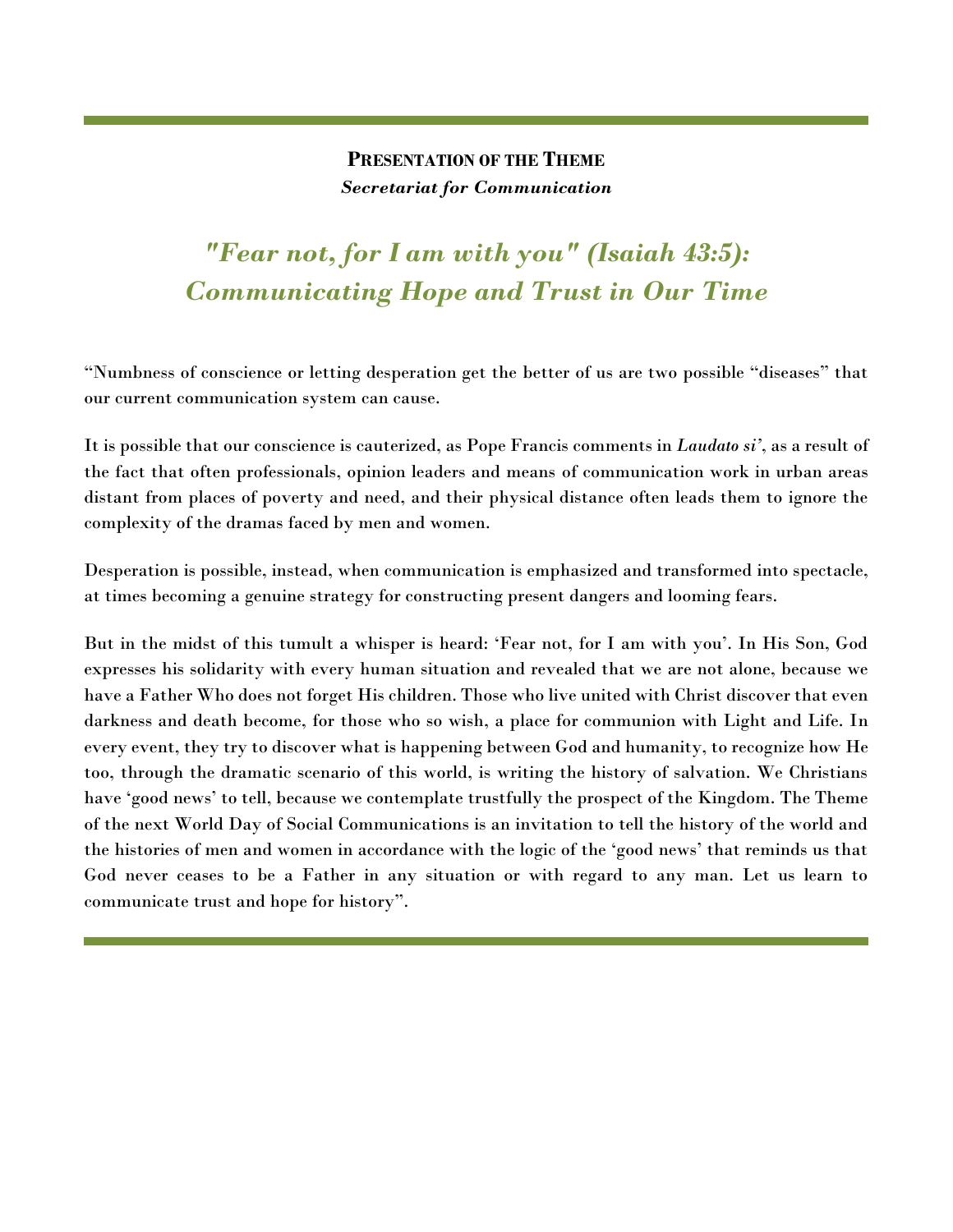### *MESSAGE OF HIS HOLINESS POPE FRANCIS FOR THE 51st WORLD DAY OF SOCIAL COMMUNICATIONS*

### *"Fear not, for I am with you" (Isaiah 43:5): Communicating Hope and Trust in Our Time*

### **[celebrated on Sunday, 28 May 2017]**

Access to the media – thanks to technological progress – makes it possible for countless people to share news instantly and spread it widely. That news may be good or bad, true or false. The early Christians compared the human mind to a constantly grinding millstone; it is up to the miller to determine what it will grind: good wheat or worthless weeds. Our minds are always "grinding", but it is up to us to choose what to feed them (cf. SAINT JOHN CASSIAN, *Epistle to Leontius*).

I wish to address this message to all those who, whether in their professional work or personal relationships, are like that mill, daily "grinding out" information with the aim of providing rich fare for those with whom they communicate. I would like to encourage everyone to engage in constructive forms of communication that reject prejudice towards others and foster a culture of encounter, helping all of us to view the world around us with realism and trust.

I am convinced that we have to break the vicious circle of anxiety and stem the spiral of fear resulting from a constant focus on "bad news" (wars, terrorism, scandals and all sorts of human failure). This has nothing to do with spreading misinformation that would ignore the tragedy of human suffering, nor is it about a naive optimism blind to the scandal of evil. Rather, I propose that all of us work at overcoming that feeling of growing discontent and resignation that can at times generate apathy, fear or the idea that evil has no limits. Moreover, in a communications industry which thinks that good news does not sell, and where the tragedy of human suffering and the mystery of evil easily turn into entertainment, there is always the temptation that our consciences can be dulled or slip into pessimism.

I would like, then, to contribute to the search for an open and creative style of communication that never seeks to glamourize evil but instead to concentrate on solutions and to inspire a positive and responsible approach on the part of its recipients. I ask everyone to offer the people of our time storylines that are at heart "good news".

### *Good news*

Life is not simply a bare succession of events, but a history, a story waiting to be told through the choice of an interpretative lens that can select and gather the most relevant data. In and of itself,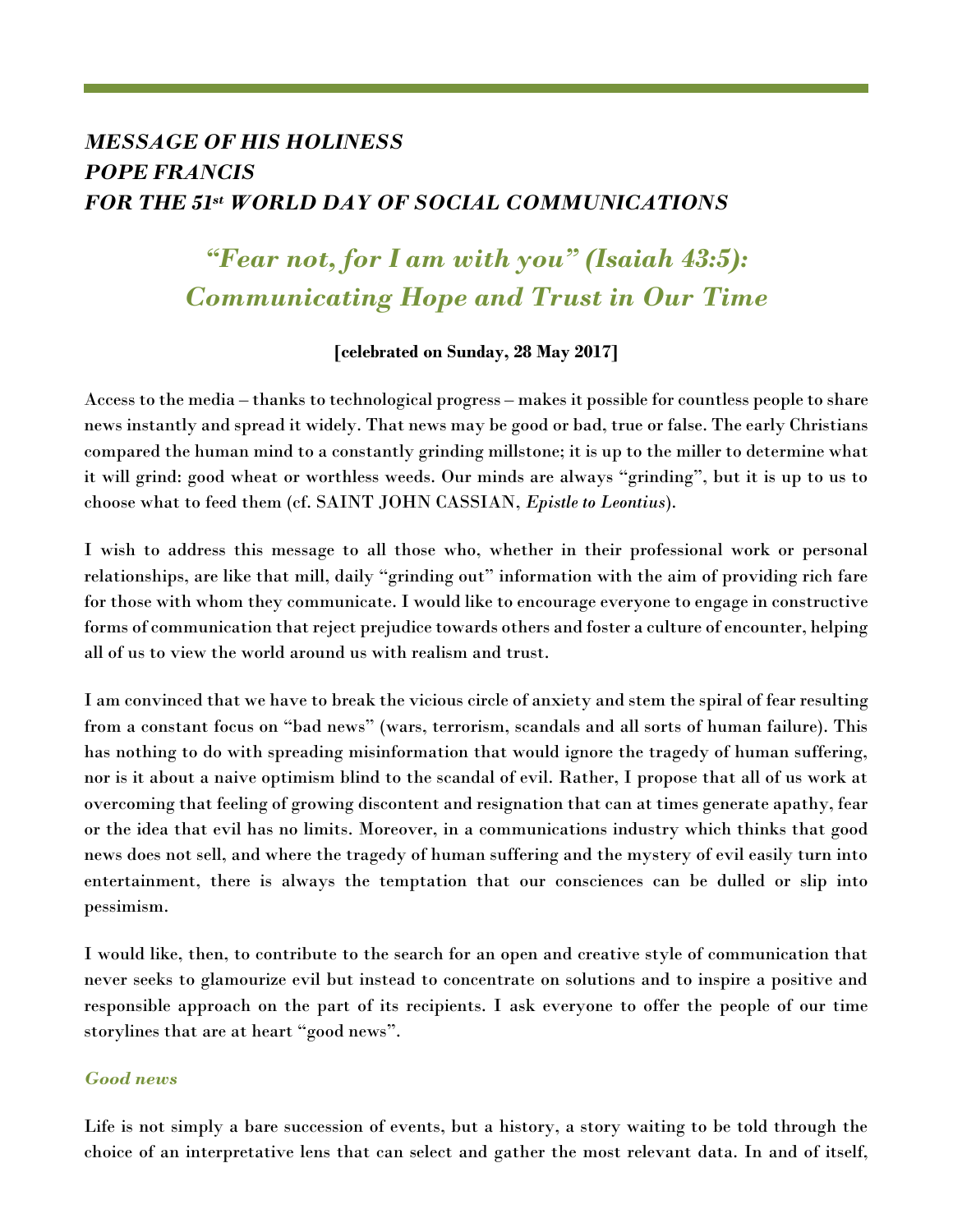reality has no one clear meaning. Everything depends on the way we look at things, on the lens we use to view them. If we change that lens, reality itself appears different. So how can we begin to "read" reality through the right lens?

For us Christians, that lens can only be the good news, beginning with *the* Good News par excellence: "the Gospel of Jesus Christ, Son of God" (*Mk* 1:1). With these words, Saint Mark opens his Gospel not by relating "good news" *about* Jesus, but rather *the good news that is Jesus himself*. Indeed, reading the pages of his Gospel, we learn that its title corresponds to its content and, above all else, this content is the very person of Jesus.

This good news – Jesus himself – is not good because it has nothing to do with suffering, but rather because suffering itself becomes part of a bigger picture. It is seen as an integral part of Jesus' love for the Father and for all mankind. In Christ, God has shown his solidarity with every human situation. He has told us that we are not alone, for we have a Father who is constantly mindful of his children. "Fear not, for I am with you" (*Is* 43:5): these are the comforting words of a God who is immersed in the history of his people. In his beloved Son, this divine promise – "I am with you" – embraces all our weakness, even to dying our death. In Christ, even darkness and death become a point of encounter with Light and Life. Hope is born, a hope accessible to everyone, at the very crossroads where life meets the bitterness of failure. That hope does not disappoint, because God's love has been poured into our hearts (cf. *Rom* 5:5) and makes new life blossom, like a shoot that springs up from the fallen seed. Seen in this light, every new tragedy that occurs in the world's history can also become a setting for good news, inasmuch as love can find a way to draw near and to raise up sympathetic hearts, resolute faces and hands ready to build anew.

### *Confidence in the seed of the Kingdom*

To introduce his disciples and the crowds to this Gospel mindset and to give them the right "lens" needed to see and embrace the love that dies and rises, Jesus uses parables. He frequently compares the Kingdom of God to a seed that releases its potential for life precisely when it falls to the earth and dies (cf. *Mk* 4:1-34). This use of images and metaphors to convey the quiet power of the Kingdom does not detract from its importance and urgency; rather, it is a merciful way of making space for the listener to freely accept and appropriate that power. It is also a most effective way to express the immense dignity of the Paschal mystery, leaving it to images, rather than concepts, to communicate the paradoxical beauty of new life in Christ. In that life, hardship and the cross do not obstruct, but bring about God's salvation; weakness proves stronger than any human power; and failure can be the prelude to the fulfilment of all things in love. This is how hope in the Kingdom of God matures and deepens: it is "as if a man should scatter seed on the ground, and should sleep by night and rise by day, and the seed should sprout and grow" (*Mk* 4:26-27).

The Kingdom of God is already present in our midst, like a seed that is easily overlooked, yet silently takes root. Those to whom the Holy Spirit grants keen vision can see it blossoming. They do not let themselves be robbed of the joy of the Kingdom by the weeds that spring up all about.